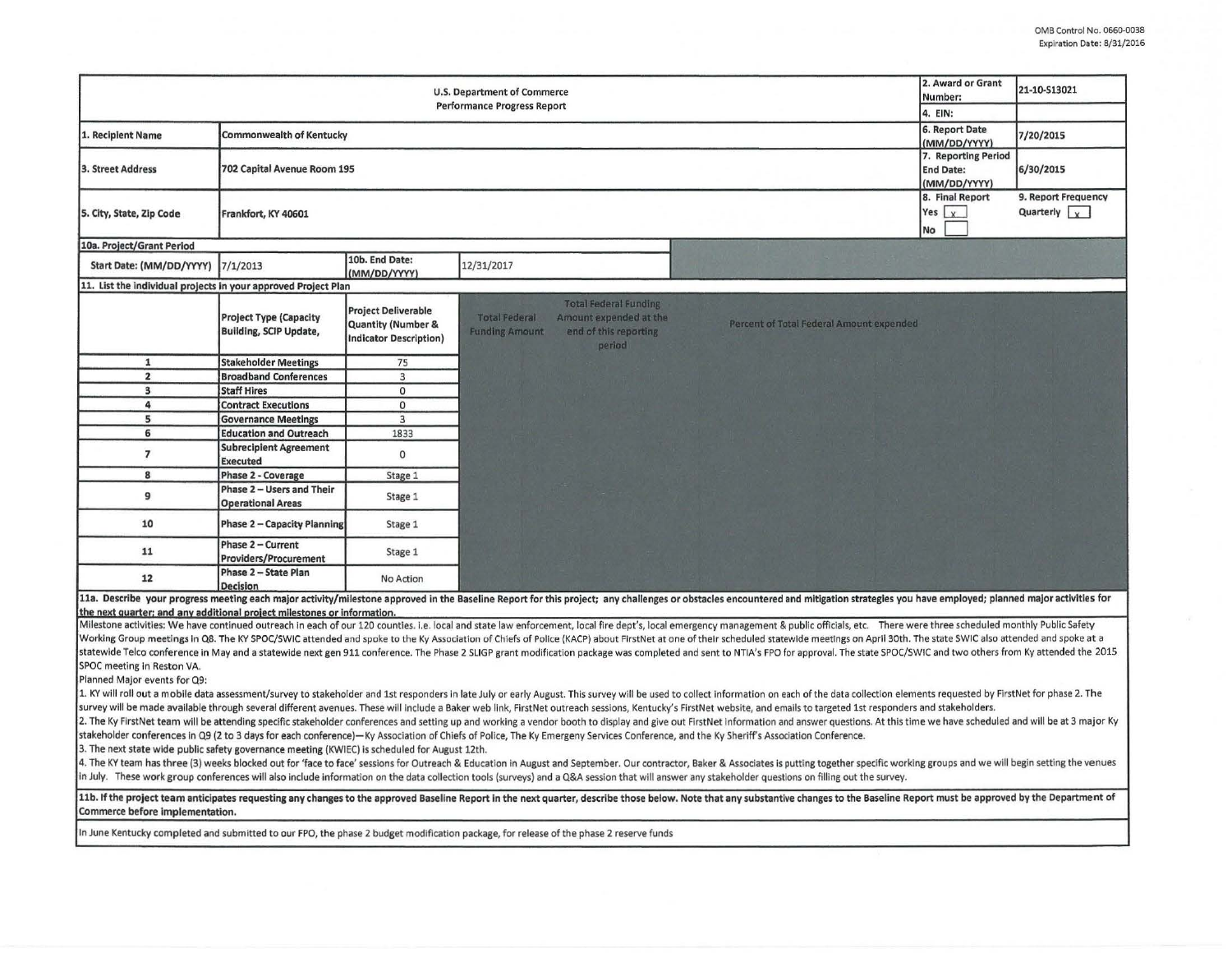## 11c. Provide any other information that would be useful to NTIA as it assesses this project's progress.

KY FirstNet website is up and working to provide training and updated information out to the stakeholders/users. Website link https://www.kyfirstnet.com/ Baker & Associates have developed and continue to maintain the KY Fi as well as developed the outreach training material with assistance and approval from the KY team.

## lld. Describe any success stories or best practices you have Identified. Please be as specific as possible.

The Kentucky State Police and Baker teams are continuing outreach to all public safety & first responders across the state. Outreach and Education will continue in late Summer early Fall and will target stakeholders that w outreach sessions. These sessions will also include information on the data collection tools and how to respond to them. We are learning from past experiences that we can successfully target specific first responder groups similiar interests, to gather information such as; Fire chiefs associations, EM groups, Police Chiefs associations, Sherrif's Associations, PSAP's 911, state & local agencies, medical community, etc. We are using the count help reach out to surrounding counties that have been less responsive. We are relying on county emergency management directors that have been helpful in pulling in local county 1st responders & elected county officials sin them on a regular basis.

12. Personnel

12a. If the project is not fully staffed, describe how any lack of staffing may impact the project's time line and when the project will be fully staffed.

| 12b. Staffing Table                                                                                                                   |                            |  |                                                |                      |                                      |                   |                 |                                         |                                                 |
|---------------------------------------------------------------------------------------------------------------------------------------|----------------------------|--|------------------------------------------------|----------------------|--------------------------------------|-------------------|-----------------|-----------------------------------------|-------------------------------------------------|
| <b>Job Title</b>                                                                                                                      | FTE%                       |  | Project (s) Assigned                           |                      |                                      |                   |                 |                                         |                                                 |
| <b>SWIC</b>                                                                                                                           | 75%                        |  | No Change<br>Provide Oversite of SLIGP project |                      |                                      |                   |                 |                                         |                                                 |
| <b>Staff Member</b>                                                                                                                   | 100%                       |  | No Change<br>Provide Administrative Support    |                      |                                      |                   |                 |                                         |                                                 |
| <b>Staff Member</b>                                                                                                                   | 100%                       |  | No Change<br>Provide Project Support           |                      |                                      |                   |                 |                                         |                                                 |
|                                                                                                                                       |                            |  |                                                |                      |                                      |                   |                 |                                         |                                                 |
| 13. Subcontracts (Vendors and/or Subrecipients)                                                                                       |                            |  |                                                |                      |                                      |                   |                 |                                         |                                                 |
| 13a. Subcontracts Table - Include all subcontractors. The totals from this table must equal the "Subcontracts Total" in Question 14f. |                            |  |                                                |                      |                                      |                   |                 |                                         |                                                 |
| Name                                                                                                                                  | <b>Subcontract Purpose</b> |  | Type<br>(Vendor/Subrec.)                       | RFP/RFQ Issued (Y/N) | Contract<br><b>Executed</b><br>(Y/N) | <b>Start Date</b> | <b>End Date</b> | <b>Total Federal Funds</b><br>Allocated | <b>Total Matching Funds</b><br><b>Allocated</b> |
| Michael Baker & Associates                                                                                                            | <b>Website Development</b> |  | Vendor                                         | N                    |                                      | 2/20/2014         | 6/30/2016       | \$225,000.00                            |                                                 |
| Michael Baker & Associates                                                                                                            | Data Collection            |  | Vendor                                         | N                    | $\checkmark$                         | 2/20/2014         | 6/30/2016       | \$500,000.00                            |                                                 |
| Michael Baker & Associates                                                                                                            | Outreach & Education       |  | Vendor                                         | $\mathbf N$          | $\overline{u}$                       | 2/20/2014         | 6/30/2016       | \$543,750.00                            |                                                 |
| 13b. Describe any challenges encountered with vendors and/or subrecipients.                                                           |                            |  |                                                |                      |                                      |                   |                 |                                         |                                                 |
| No Challenges or issues.                                                                                                              |                            |  |                                                |                      |                                      |                   |                 |                                         |                                                 |